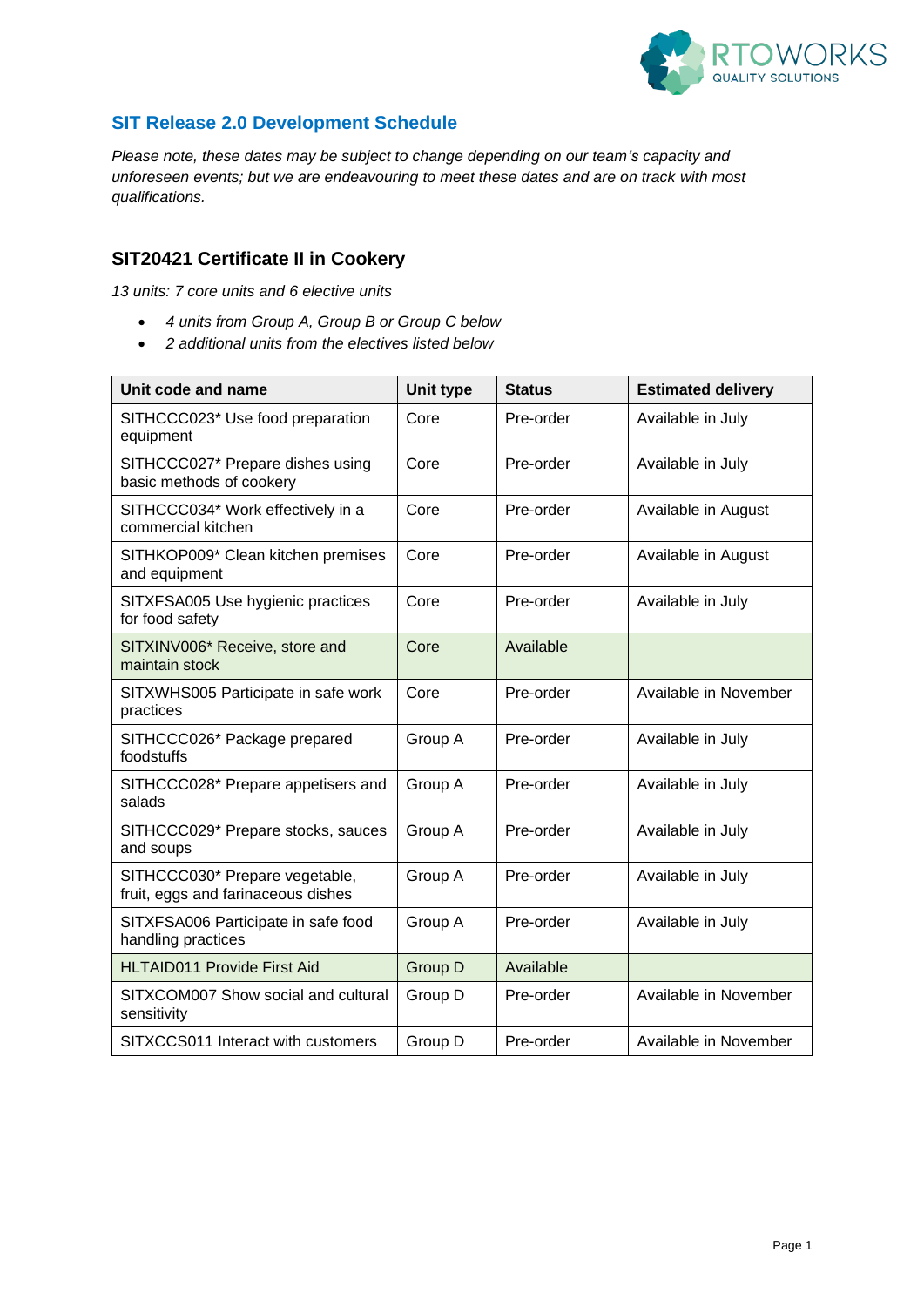

### **SIT30821 Certificate III in Cookery**

*25 units: 20 core units and 5 elective units*

- *3 units from Group A or Group B*
- *2 additional units from the electives listed below*

| Unit code and name                                                   | <b>Unit type</b> | <b>Status</b> | <b>Estimated delivery</b> |
|----------------------------------------------------------------------|------------------|---------------|---------------------------|
| SITHCCC023* Use food preparation<br>equipment                        | Core             | Pre-order     | Available in July         |
| SITHCCC027* Prepare dishes using<br>basic methods of cookery         | Core             | Pre-order     | Available in July         |
| SITHCCC028* Prepare appetisers and<br>salads                         | Core             | Pre-order     | Available in July         |
| SITHCCC029* Prepare stocks, sauces<br>and soups                      | Core             | Pre-order     | Available in July         |
| SITHCCC030* Prepare vegetable,<br>fruit, eggs and farinaceous dishes | Core             | Pre-order     | Available in July         |
| SITHCCC031* Prepare vegetarian and<br>vegan dishes                   | Core             | Available     |                           |
| SITHCCC035* Prepare poultry dishes                                   | Core             | Pre-order     | Available in July         |
| SITHCCC036* Prepare meat dishes                                      | Core             | Pre-order     | Available in July         |
| SITHCCC037* Prepare seafood<br>dishes                                | Core             | Pre-order     | Available in July         |
| SITHCCC041* Produce cakes,<br>pastries and breads                    | Core             | Pre-order     | Available in July         |
| SITHCCC042* Prepare food to meet<br>special dietary requirements     | Core             | Pre-order     | Available in July         |
| SITHCCC043* Work effectively as a<br>cook                            | Core             | Pre-order     | Available in July         |
| SITHKOP009* Clean kitchen premises<br>and equipment                  | Core             | Pre-order     | Available in August       |
| SITHKOP010 Plan and cost recipes                                     | Core             | Pre-order     | Available in July         |
| SITHPAT016* Produce desserts                                         | Core             | Pre-order     | Available in August       |
| SITXFSA005 Use hygienic practices<br>for food safety                 | Core             | Pre-order     | Available in July         |
| SITXFSA006 Participate in safe food<br>handling practices            | Core             | Pre-order     | Available in July         |
| SITXHRM007 Coach others in job<br>skills                             | Core             | Pre-order     | Available in August       |
| SITXINV006* Receive, store and<br>maintain stock                     | Core             | Available     |                           |
| SITXWHS005 Participate in safe work<br>practices                     | Core             | Pre-order     | Available in November     |
| SITHCCC026* Package prepared<br>foodstuffs                           | Group A          | Pre-order     | Available in July         |
| SITHCCC038* Produce and serve<br>food for buffets                    | Group A          | Pre-order     | Available in July         |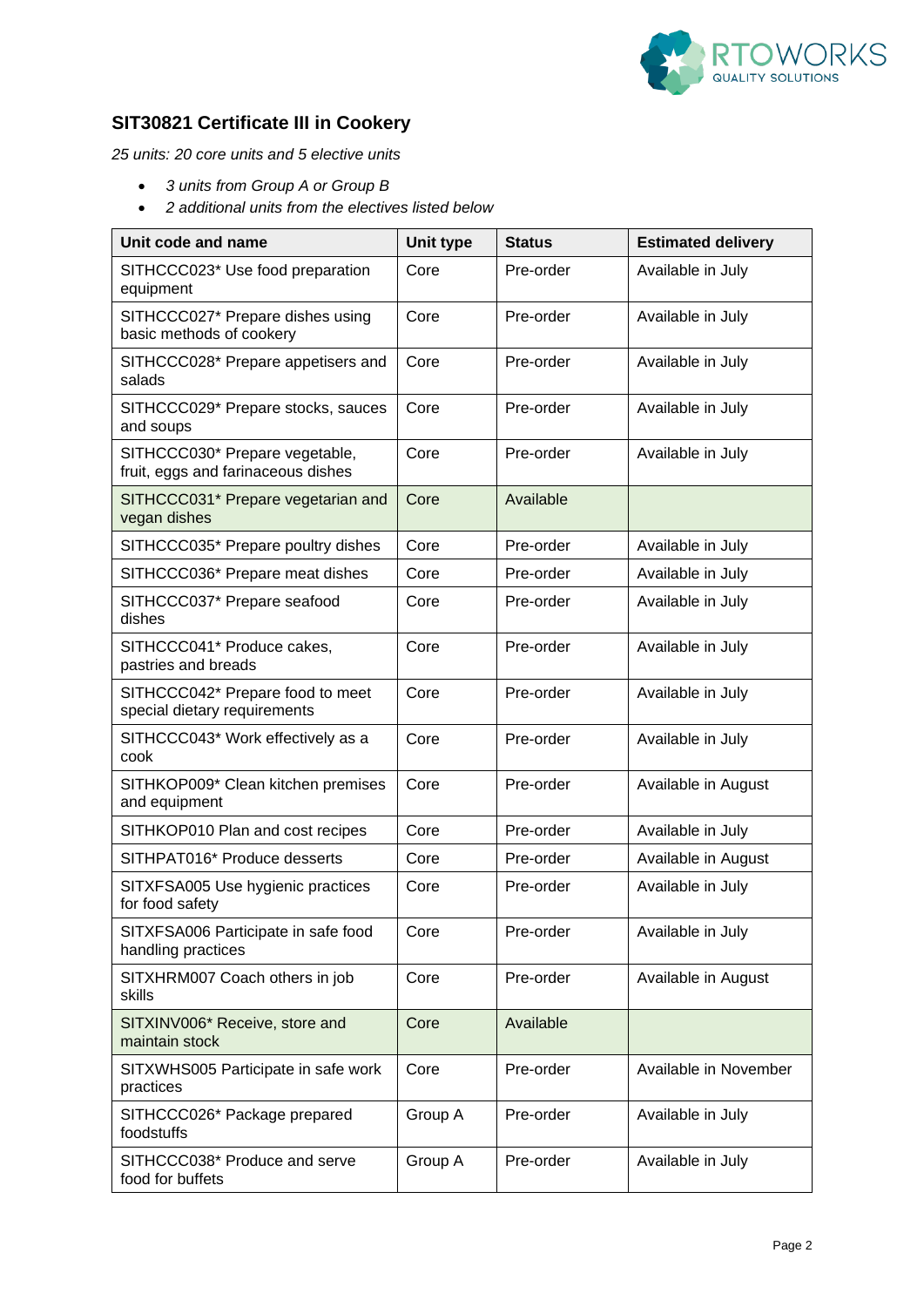

| Unit code and name                                              | Unit type | <b>Status</b> | <b>Estimated delivery</b> |
|-----------------------------------------------------------------|-----------|---------------|---------------------------|
| SITHCCC040* Prepare and serve<br>cheese                         | Group A   | Pre-order     | Available in July         |
| BSBSUS211 Participate in sustainable<br>work practices          | Group C   | Available     |                           |
| <b>HLTAID011 Provide First Aid</b>                              | Group C   | Available     |                           |
| SITXCCS014 Provide service to<br>customers                      | Group C   | Pre-order     | Available in November     |
| SITXCOM007 Show social and cultural<br>sensitivity              | Group C   | Pre-order     | Available in November     |
| SITXWHS006 Identify hazards, assess<br>and control safety risks | Group C   | Pre-order     | Available in November     |

## **SIT30921 Certificate III in Catering**

*20 units: 10 core units and 10 elective units*

- *6 units from Group A or Group B*
- *4 additional units from the electives listed below*

| Unit code and name                                           | Unit type | <b>Status</b> | <b>Estimated delivery</b> |
|--------------------------------------------------------------|-----------|---------------|---------------------------|
| SITHCCC023* Use food preparation<br>equipment                | Core      | Pre-order     | Available in July         |
| SITHCCC024* Prepare and present<br>simple dishes             | Core      | Pre-order     | Available in August       |
| SITHCCC027* Prepare dishes using<br>basic methods of cookery | Core      | Pre-order     | Available in July         |
| SITHCCC034* Work effectively in a<br>commercial kitchen      | Core      | Pre-order     | Available in August       |
| SITHKOP009* Clean kitchen premises<br>and equipment          | Core      | Pre-order     | Available in August       |
| SITXFSA005 Use hygienic practices<br>for food safety         | Core      | Pre-order     | Available in July         |
| SITXFSA006 Participate in safe food<br>handling practices    | Core      | Pre-order     | Available in July         |
| SITXHRM007 Coach others in job<br>skills                     | Core      | Pre-order     | Available in August       |
| SITXINV006* Receive, store and<br>maintain stock             | Core      | Available     |                           |
| SITXWHS005 Participate in safe work<br>practices             | Core      | Pre-order     | Available in November     |
| SITHCCC026* Package prepared<br>foodstuffs                   | Group A   | Pre-order     | Available in July         |
| SITHCCC028* Prepare appetisers and<br>salads                 | Group A   | Pre-order     | Available in July         |
| SITHCCC029* Prepare stocks, sauces<br>and soups              | Group A   | Pre-order     | Available in July         |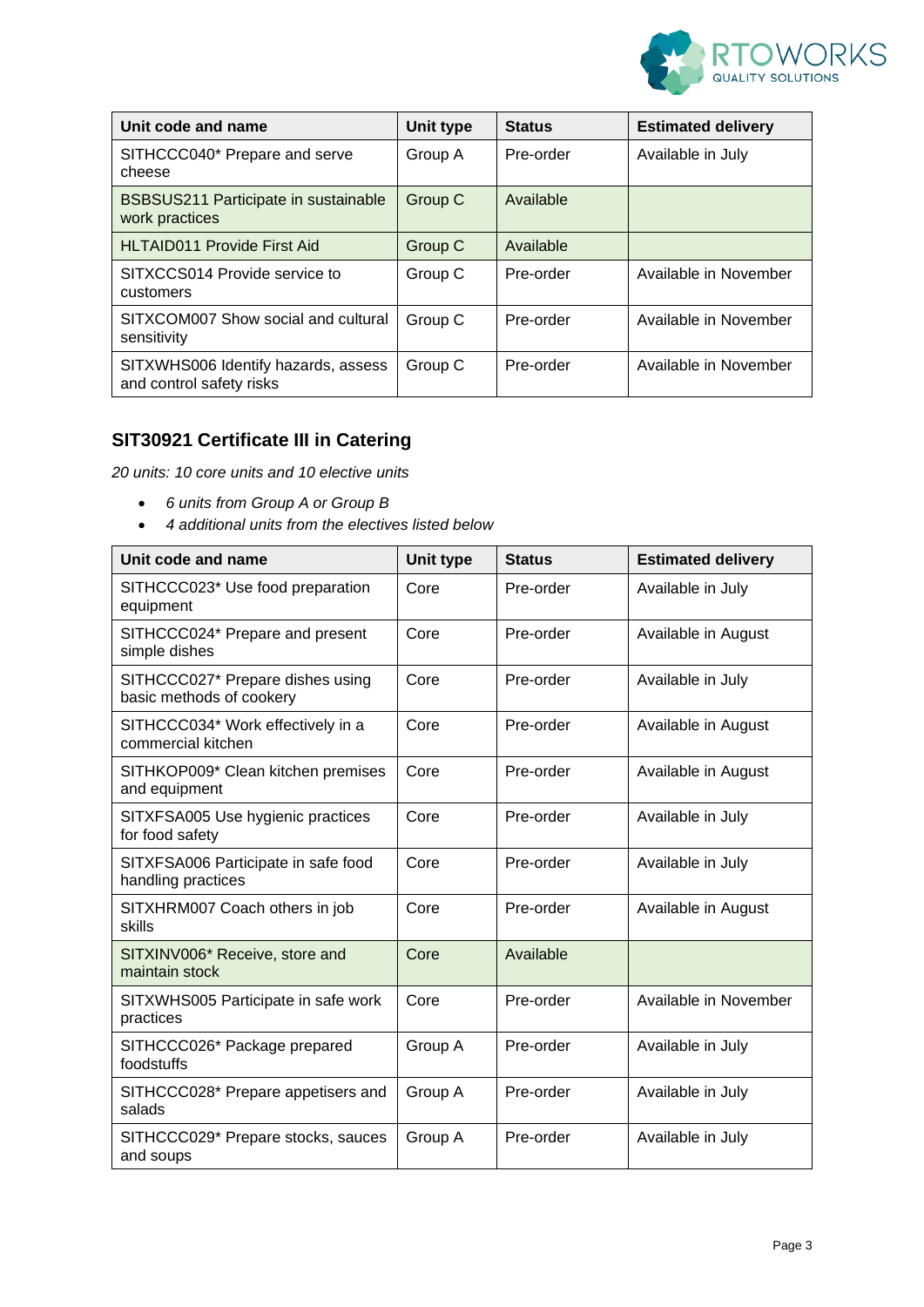

| Unit code and name                                                   | Unit type | <b>Status</b> | <b>Estimated delivery</b> |
|----------------------------------------------------------------------|-----------|---------------|---------------------------|
| SITHCCC030* Prepare vegetable,<br>fruit, eggs and farinaceous dishes | Group A   | Pre-order     | Available in July         |
| SITHCCC031* Prepare vegetarian and<br>vegan dishes                   | Group A   | Available     |                           |
| SITHCCC035* Prepare poultry dishes                                   | Group A   | Pre-order     | Available in July         |
| SITHCCC036* Prepare meat dishes                                      | Group A   | Pre-order     | Available in July         |
| SITHCCC037* Prepare seafood<br>dishes                                | Group A   | Pre-order     | Available in July         |
| SITHCCC038* Produce and serve<br>food for buffets                    | Group A   | Pre-order     | Available in July         |
| SITHCCC040* Prepare and serve<br>cheese                              | Group A   | Pre-order     | Available in July         |
| SITHCCC041* Produce cakes,<br>pastries and breads                    | Group A   | Pre-order     | Available in July         |
| SITHCCC042* Prepare food to meet<br>special dietary requirements     | Group A   | Pre-order     | Available in July         |
| SITHKOP010 Plan and cost recipes                                     | Group A   | Pre-order     | Available in July         |
| SITHPAT016* Produce desserts                                         | Group B   | Pre-order     | Available in August       |
| SITHFAB021 Provide responsible<br>service of alcohol                 | Group C   | Pre-order     | Available in November     |
| BSBSUS211 Participate in sustainable<br>work practices               | Group D   | Available     |                           |
| <b>HLTAID011 Provide First Aid</b>                                   | Group D   | Available     |                           |
| SITXCCS014 Provide service to<br>customers                           | Group D   | Pre-order     | Available in November     |
| SITXWHS006 Identify hazards, assess<br>and control safety risks      | Group D   | Pre-order     | Available in November     |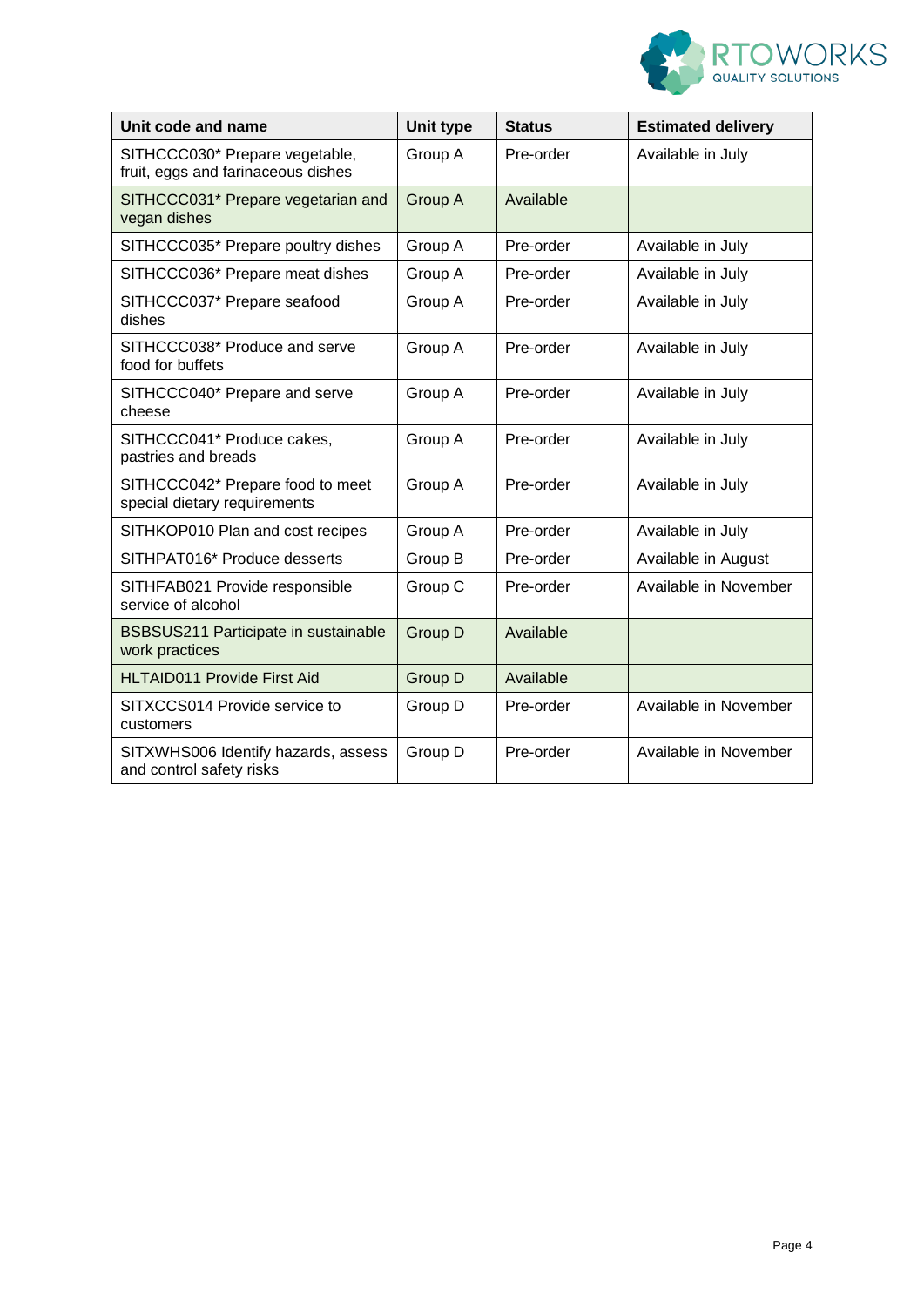

### **SIT40521 Certificate IV in Kitchen Management**

*33 units must be completed: 27 core units and 6 elective units*

- *3 units from Group A below*
- *3 additional units from the electives listed below*

| Unit code and name                                                   | Unit type | <b>Status</b> | <b>Estimated delivery</b> |
|----------------------------------------------------------------------|-----------|---------------|---------------------------|
| SITHCCC023* Use food preparation<br>equipment                        | Core      | Pre-order     | Available in July         |
| SITHCCC027* Prepare dishes using<br>basic methods of cookery         | Core      | Pre-order     | Available in July         |
| SITHCCC028* Prepare appetisers and<br>salads                         | Core      | Pre-order     | Available in July         |
| SITHCCC029* Prepare stocks, sauces<br>and soups                      | Core      | Pre-order     | Available in July         |
| SITHCCC030* Prepare vegetable,<br>fruit, eggs and farinaceous dishes | Core      | Pre-order     | Available in July         |
| SITHCCC031* Prepare vegetarian and<br>vegan dishes                   | Core      | Available     |                           |
| SITHCCC035* Prepare poultry dishes                                   | Core      | Pre-order     | Available in July         |
| SITHCCC036* Prepare meat dishes                                      | Core      | Pre-order     | Available in July         |
| SITHCCC037* Prepare seafood<br>dishes                                | Core      | Pre-order     | Available in July         |
| SITHCCC041* Produce cakes,<br>pastries and breads                    | Core      | Pre-order     | Available in July         |
| SITHCCC042* Prepare food to meet<br>special dietary requirements     | Core      | Pre-order     | Available in July         |
| SITHCCC043* Work effectively as a<br>cook                            | Core      | Pre-order     | Available in July         |
| SITHKOP010 Plan and cost recipes                                     | Core      | Pre-order     | Available in July         |
| SITHKOP012* Develop recipes for<br>special dietary requirements      | Core      | Pre-order     | Available in July         |
| SITHKOP013* Plan cooking<br>operations                               | Core      | Pre-order     | Available in July         |
| SITHKOP015* Design and cost menus                                    | Core      | Pre-order     | Available in July         |
| SITHPAT016* Produce desserts                                         | Core      | Pre-order     | Available in August       |
| SITXCOM010 Manage conflict                                           | Core      | Pre-order     | Available in September    |
| SITXFIN009 Manage finances within a<br>budget                        | Core      | Pre-order     | Available in September    |
| SITXFSA005 Use hygienic practices<br>for food safety                 | Core      | Pre-order     | Available in July         |
| SITXFSA006 Participate in safe food<br>handling practices            | Core      | Pre-order     | Available in July         |
| SITXFSA008* Develop and implement<br>a food safety program           | Core      | Pre-order     | Available in July         |
| SITXHRM008 Roster staff                                              | Core      | Pre-order     | Available in October      |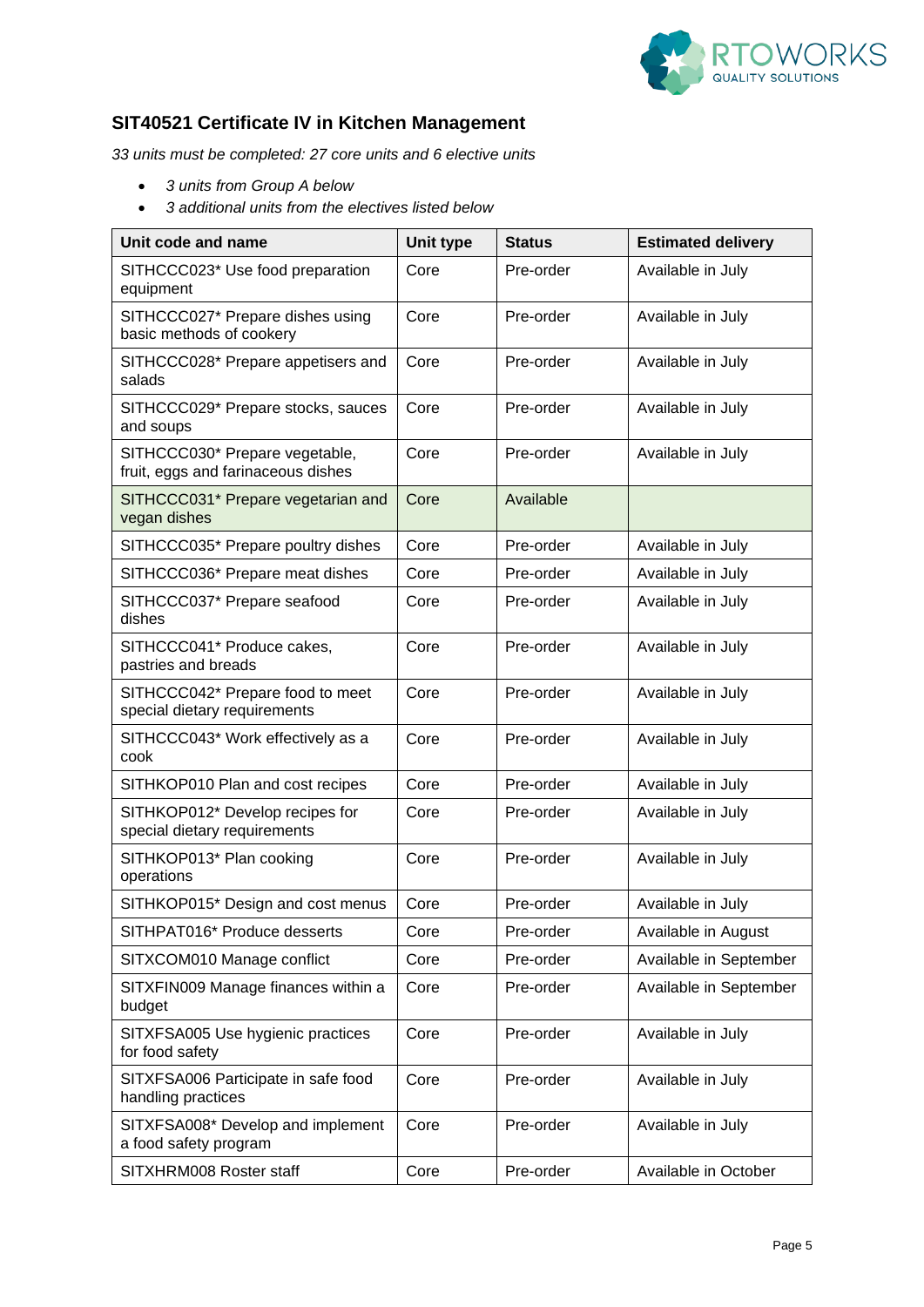

| Unit code and name                                                   | Unit type      | <b>Status</b> | <b>Estimated delivery</b> |
|----------------------------------------------------------------------|----------------|---------------|---------------------------|
| SITXHRM009 Lead and manage<br>people                                 | Core           | Pre-order     | Available in October      |
| SITXINV006* Receive, store and<br>maintain stock                     | Core           | Available     |                           |
| SITXMGT004 Monitor work operations                                   | Core           | Pre-order     | Available in July         |
| SITXWHS007 Implement and monitor<br>work health and safety practices | Core           | Pre-order     | Available in October      |
| SITHCCC026* Package prepared<br>foodstuffs                           | Group A        | Pre-order     | Available in July         |
| SITHCCC038* Produce and serve<br>food for buffets                    | Group A        | Pre-order     | Available in July         |
| SITHCCC040* Prepare and serve<br>cheese                              | Group A        | Pre-order     | Available in July         |
| SITHFAB021 Provide responsible<br>service of alcohol                 | Group D        | Pre-order     | Available in November     |
| <b>BSBTWK501 Lead diversity and</b><br>inclusion                     | Group E        | Available     |                           |
| <b>HLTAID011 Provide First Aid</b>                                   | <b>Group E</b> | Available     |                           |
| SITXCCS014 Provide service to<br>customers                           | Group E        | Pre-order     | Available in November     |
| SITXCCS015 Enhance customer<br>service experiences                   | Group E        | Pre-order     | Available in September    |
| SITXFIN008 Interpret financial<br>information                        | Group E        | Pre-order     | Available in December     |
| SITXHRM010 Recruit, select and<br>induct staff                       | Group E        | Pre-order     | Available in December     |
| SITXWHS006 Identify hazards, assess<br>and control safety risks      | Group E        | Pre-order     | Available in November     |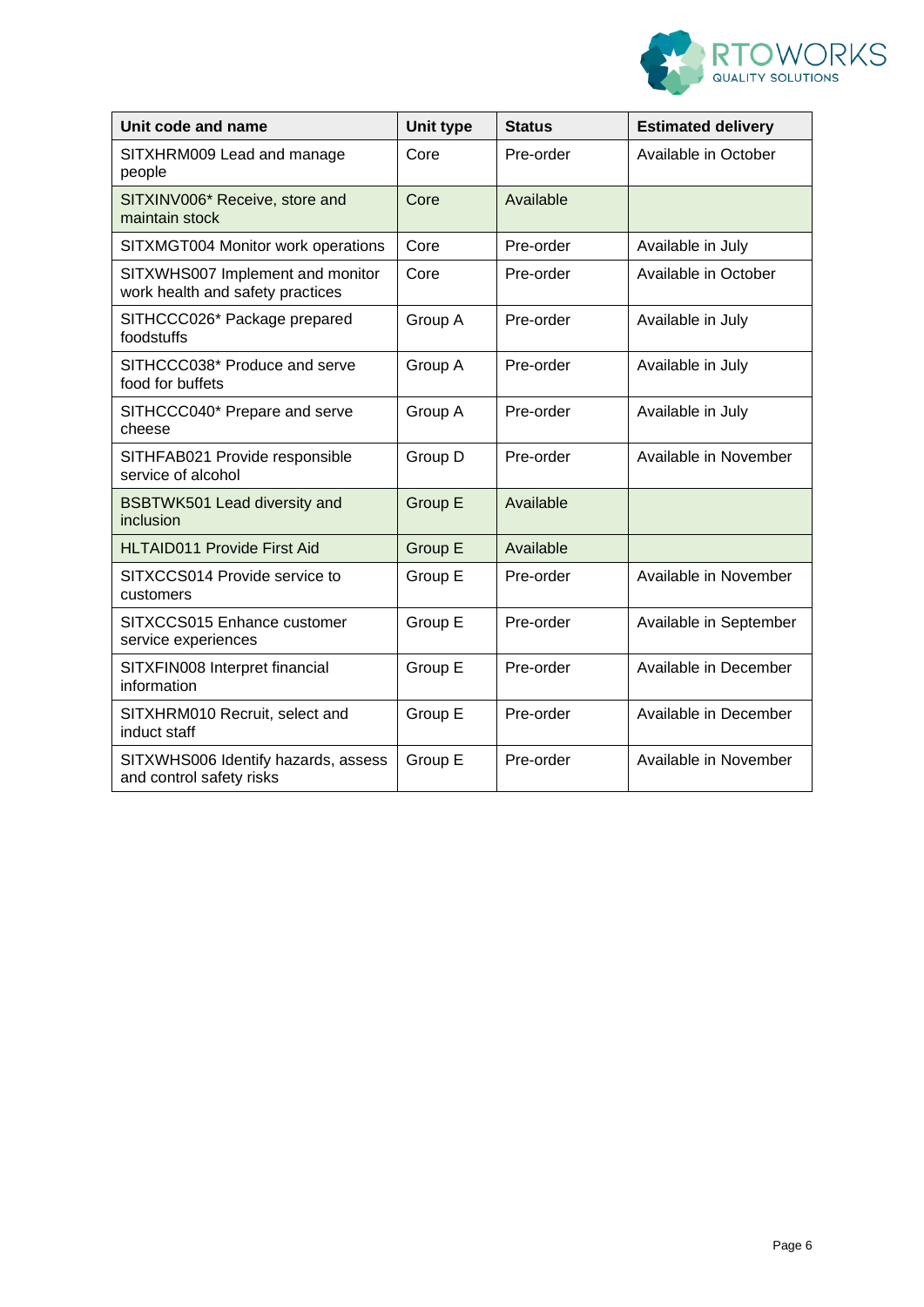

### **SIT40621 Certificate IV in Catering Management**

*23 units must be completed: 15 core units and 8 elective units*

- *5 units from Group A, Group B, Group C or Group D below*
- *3 additional units from the electives listed below*

| Unit code and name                                                   | Unit type | <b>Status</b> | <b>Estimated delivery</b> |
|----------------------------------------------------------------------|-----------|---------------|---------------------------|
| <b>BSBTWK501 Lead diversity and</b><br>inclusion                     | Core      | Available     |                           |
| SITHCCC023* Use food preparation<br>equipment                        | Core      | Pre-order     | Available in July         |
| SITHCCC027* Prepare dishes using<br>basic methods of cookery         | Core      | Pre-order     | Available in July         |
| SITHCCC043* Work effectively as a<br>cook                            | Core      | Pre-order     | Available in July         |
| SITHKOP013* Plan cooking<br>operations                               | Core      | Pre-order     | Available in July         |
| SITXCOM010 Manage conflict                                           | Core      | Pre-order     | Available in September    |
| SITXFIN009 Manage finances within a<br>budget                        | Core      | Pre-order     | Available in September    |
| SITXFSA005 Use hygienic practices<br>for food safety                 | Core      | Pre-order     | Available in July         |
| SITXFSA006 Participate in safe food<br>handling practices            | Core      | Pre-order     | Available in July         |
| SITXHRM007 Coach others in job<br>skills                             | Core      | Pre-order     | Available in August       |
| SITXHRM008 Roster staff                                              | Core      | Pre-order     | Available in October      |
| SITXHRM009 Lead and manage<br>people                                 | Core      | Pre-order     | Available in October      |
| SITXINV006* Receive, store and<br>maintain stock                     | Core      | Available     |                           |
| SITXINV008 Control stock                                             | Core      | Pre-order     | Available in September    |
| SITXWHS007 Implement and monitor<br>work health and safety practices | Core      | Pre-order     | Available in October      |
| SITHCCC031* Prepare vegetarian and<br>vegan dishes                   | Group A   | Available     |                           |
| SITHCCC026* Package prepared<br>foodstuffs                           | Group A   | Pre-order     | Available in July         |
| SITHCCC028* Prepare appetisers and<br>salads                         | Group A   | Pre-order     | Available in July         |
| SITHCCC029* Prepare stocks, sauces<br>and soups                      | Group A   | Pre-order     | Available in July         |
| SITHCCC030* Prepare vegetable,<br>fruit, eggs and farinaceous dishes | Group A   | Pre-order     | Available in July         |
| SITHCCC035* Prepare poultry dishes                                   | Group A   | Pre-order     | Available in July         |
| SITHCCC036* Prepare meat dishes                                      | Group A   | Pre-order     | Available in July         |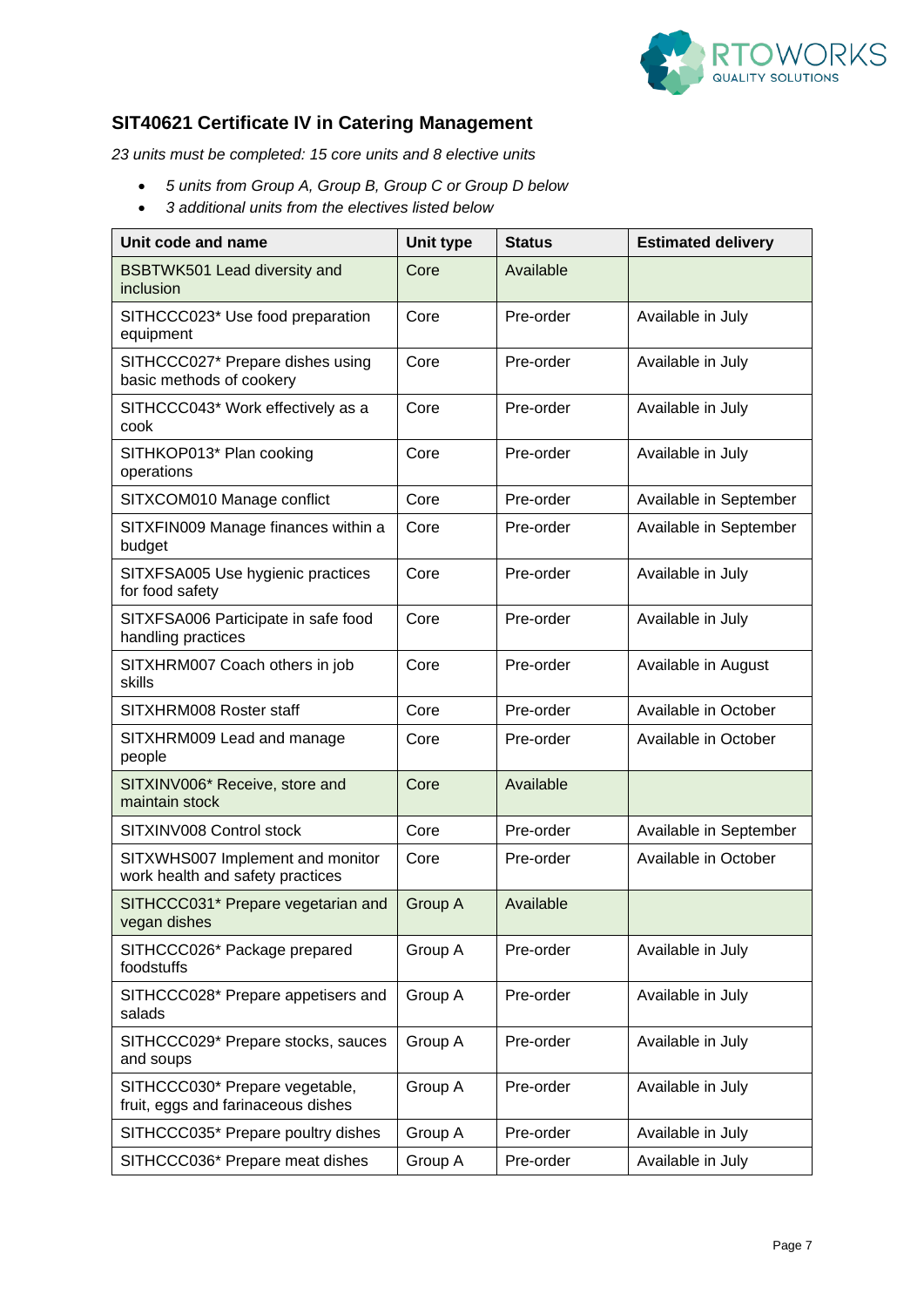

| Unit code and name                                               | Unit type      | <b>Status</b> | <b>Estimated delivery</b> |
|------------------------------------------------------------------|----------------|---------------|---------------------------|
| SITHCCC037* Prepare seafood<br>dishes                            | Group A        | Pre-order     | Available in July         |
| SITHCCC038* Produce and serve<br>food for buffets                | Group A        | Pre-order     | Available in July         |
| SITHCCC040* Prepare and serve<br>cheese                          | Group A        | Pre-order     | Available in July         |
| SITHCCC041* Produce cakes,<br>pastries and breads                | Group A        | Pre-order     | Available in July         |
| SITHCCC042* Prepare food to meet<br>special dietary requirements | Group A        | Pre-order     | Available in July         |
| SITXFSA008* Develop and implement<br>a food safety program       | Group A        | Pre-order     | Available in July         |
| SITHPAT016* Produce desserts                                     | Group B        | Pre-order     | Available in August       |
| SITHKOP010 Plan and cost recipes                                 | Group C        | Pre-order     | Available in July         |
| SITHKOP012* Develop recipes for<br>special dietary requirements  | Group C        | Pre-order     | Available in July         |
| SITHFAB021 Provide responsible<br>service of alcohol             | Group D        | Pre-order     | Available in November     |
| <b>BSBFIN401 Report on financial activity</b>                    | <b>Group E</b> | Available     |                           |
| <b>HLTAID011 Provide First Aid</b>                               | Group E        | Available     |                           |
| SITXCCS014 Provide service to<br>customers                       | Group E        | Pre-order     | Available in November     |
| SITXCCS015 Enhance customer<br>service experiences               | Group E        | Pre-order     |                           |
| SITXFIN008 Interpret financial<br>information                    | Group E        | Pre-order     | Available in December     |
| SITXWHS006 Identify hazards, assess<br>and control safety risks  | Group E        | Pre-order     | Available in November     |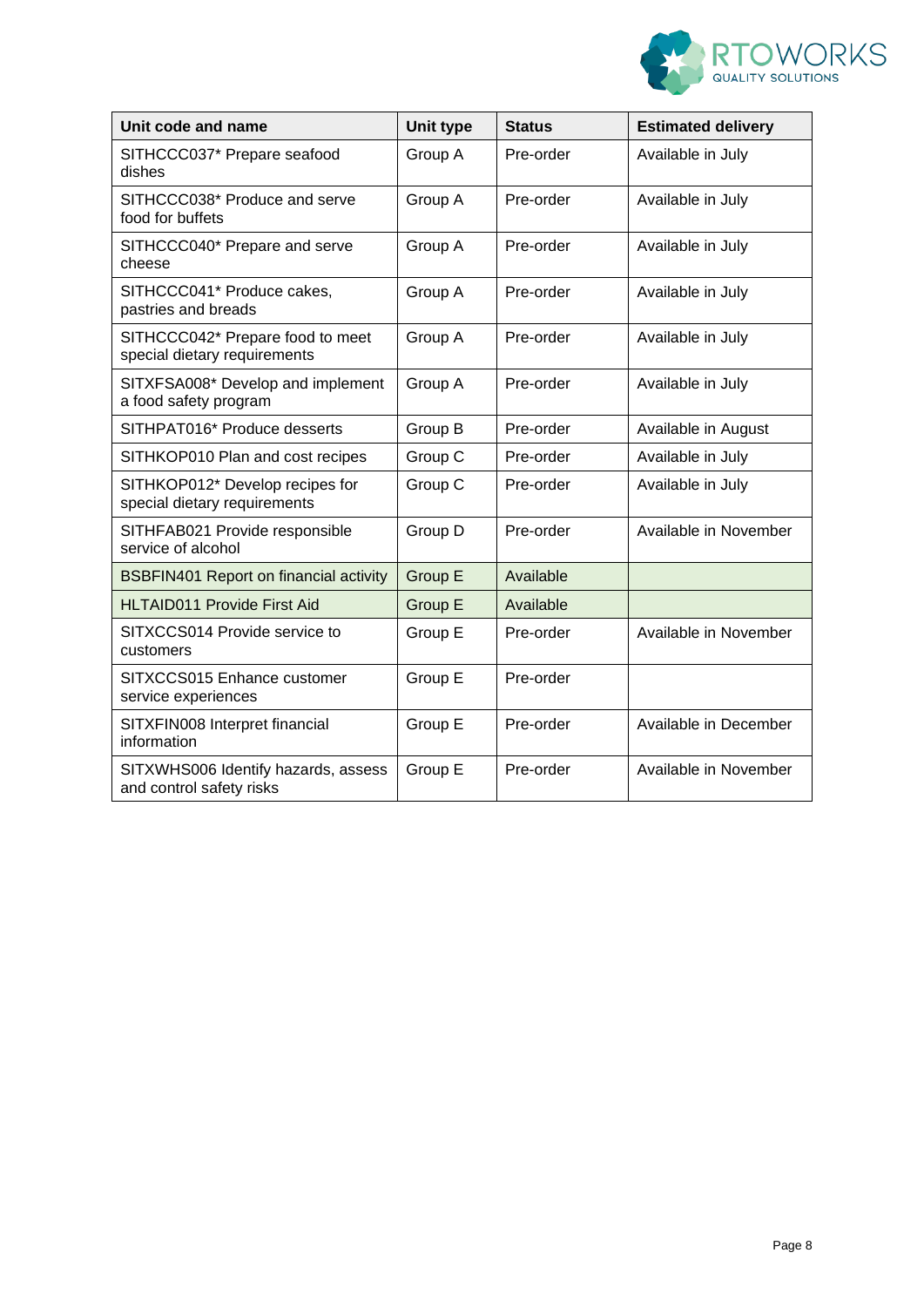

## **SIT20322 Certificate II in Hospitality**

*12 units must be completed: 6 core units and 6 elective units*

- *1 unit from Group A*
- *3 units from Group B*
- *2 additional units from the electives listed below*

| Unit code and name                                                   | <b>Unit type</b> | <b>Status</b> | <b>Estimated delivery</b> |
|----------------------------------------------------------------------|------------------|---------------|---------------------------|
| BSBTWK201 Work effectively with<br>others                            | Core             | Available     |                           |
| SITXINV006* Receive, store and<br>maintain stock                     | Core             | Available     |                           |
| SITHIND006 Source and use<br>information on the hospitality industry | Core             | Pre-order     | Available in December     |
| SITHIND007 Use hospitality skills<br>effectively                     | Core             | Pre-order     | Available in November     |
| SITXCCS011 Interact with customers                                   | Core             | Pre-order     | Available in November     |
| SITXCOM007 Show social and cultural<br>sensitivity                   | Core             | Pre-order     | Available in November     |
| SITXWHS005 Participate in safe work<br>practices                     | Core             | Pre-order     | Available in November     |
| SITXFSA005 Use hygienic practices<br>for food safety                 | Group A          | Pre-order     | Available in July         |
| SITXCCS010 Provide visitor<br>information                            | Group B          | Pre-order     | Available in December     |
| <b>BSBCMM211 Apply communication</b><br>skills                       | Group B          | Available     |                           |
| SITHCCC024* Prepare and present<br>simple dishes                     | Group B          | Pre-order     | Available in August       |
| SITHCCC026* Package prepared<br>foodstuffs                           | Group B          | Pre-order     | Ready for review          |
| SITHCCC028* Prepare appetisers and<br>salads                         | Group B          | Pre-order     | Ready for review          |
| SITHKOP009* Clean kitchen premises<br>and equipment                  | Group B          | Pre-order     | Available in August       |
| <b>BSBTEC201 Use business software</b><br>applications               | Group B          | Available     |                           |
| BSBSUS211 Participate in sustainable<br>work practices               | Group B          | Available     |                           |
| <b>BSBFIN302 Maintain financial records</b>                          | <b>Group B</b>   | Available     |                           |
| <b>HLTAID011 Provide First Aid</b>                                   | Group B          | Available     |                           |
| SITHFAB021 Provide responsible<br>service of alcohol                 | Group B          | Pre-order     | Available in November     |
| SITXFSA006 Participate in safe food<br>handling practices            | Group B          | Pre-order     | Available in July         |
| SITHGAM022 Provide responsible<br>gambling services                  | Group B          | Pre-order     | Available in October      |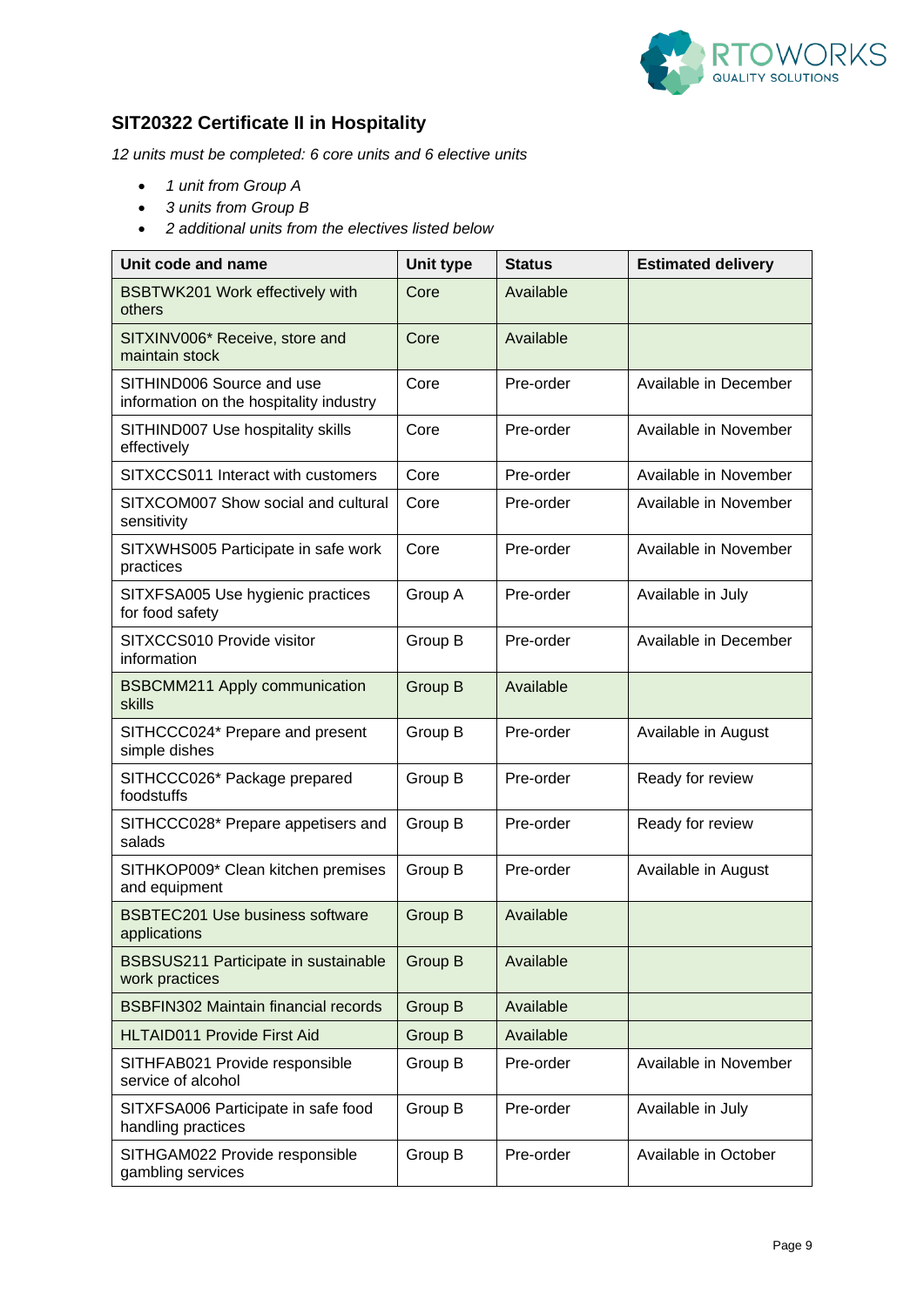

| ∣ Unit code and name                                            | Unit type | Status    | <b>Estimated delivery</b> |
|-----------------------------------------------------------------|-----------|-----------|---------------------------|
| SITXWHS006 Identify hazards, assess<br>and control safety risks | Group E   | Pre-order | Available in November     |

# **SIT30622 Certificate III in Hospitality**

*15 units must be completed: 6 core units and 9 elective units*

- *1 unit from Group A*
- *6 units from Group B*
- *2 additional units from the electives listed below*

| Unit code and name                                                   | <b>Unit type</b> | <b>Status</b> | <b>Estimated delivery</b> |
|----------------------------------------------------------------------|------------------|---------------|---------------------------|
| SITXINV006* Receive, store and<br>maintain stock                     | Core             | Available     |                           |
| SITHIND006 Source and use<br>information on the hospitality industry | Core             | Pre-order     | Available in December     |
| SITHIND008 Work effectively in<br>hospitality service                | Core             | Pre-order     | Available in December     |
| SITXCCS014 Provide service to<br>customers                           | Core             | Pre-order     | Available in November     |
| SITXCOM007 Show social and cultural<br>sensitivity                   | Core             | Pre-order     | Available in November     |
| SITXHRM007 Coach others in job<br>skills                             | Core             | Pre-order     | Available in August       |
| SITXWHS005 Participate in safe work<br>practices                     | Core             | Pre-order     | Available in November     |
| SITXFSA005 Use hygienic practices<br>for food safety                 | Group A          | Pre-order     | Available in July         |
| SITXCCS010 Provide visitor<br>information                            | Group B          | Pre-order     | Available in December     |
| SITXCCS012 Provide lost and found<br>services                        | Group B          | Pre-order     | Available in December     |
| SITHCCC024* Prepare and present<br>simple dishes                     | Group B          | Pre-order     | Available in August       |
| SITHCCC026* Package prepared<br>foodstuffs                           | Group B          | Pre-order     | Ready for review          |
| SITHCCC028* Prepare appetisers and<br>salads                         | Group B          | Pre-order     | Ready for review          |
| SITHKOP009* Clean kitchen premises<br>and equipment                  | Group B          | Pre-order     | Available in August       |
| SITHFAB021 Provide responsible<br>service of alcohol                 | Group B          | Pre-order     | Available in November     |
| SITXFSA006 Participate in safe food<br>handling practices            | Group B          | Pre-order     | Available in July         |
| SITHGAM022 Provide responsible<br>gambling services                  | Group B          | Pre-order     | Available in October      |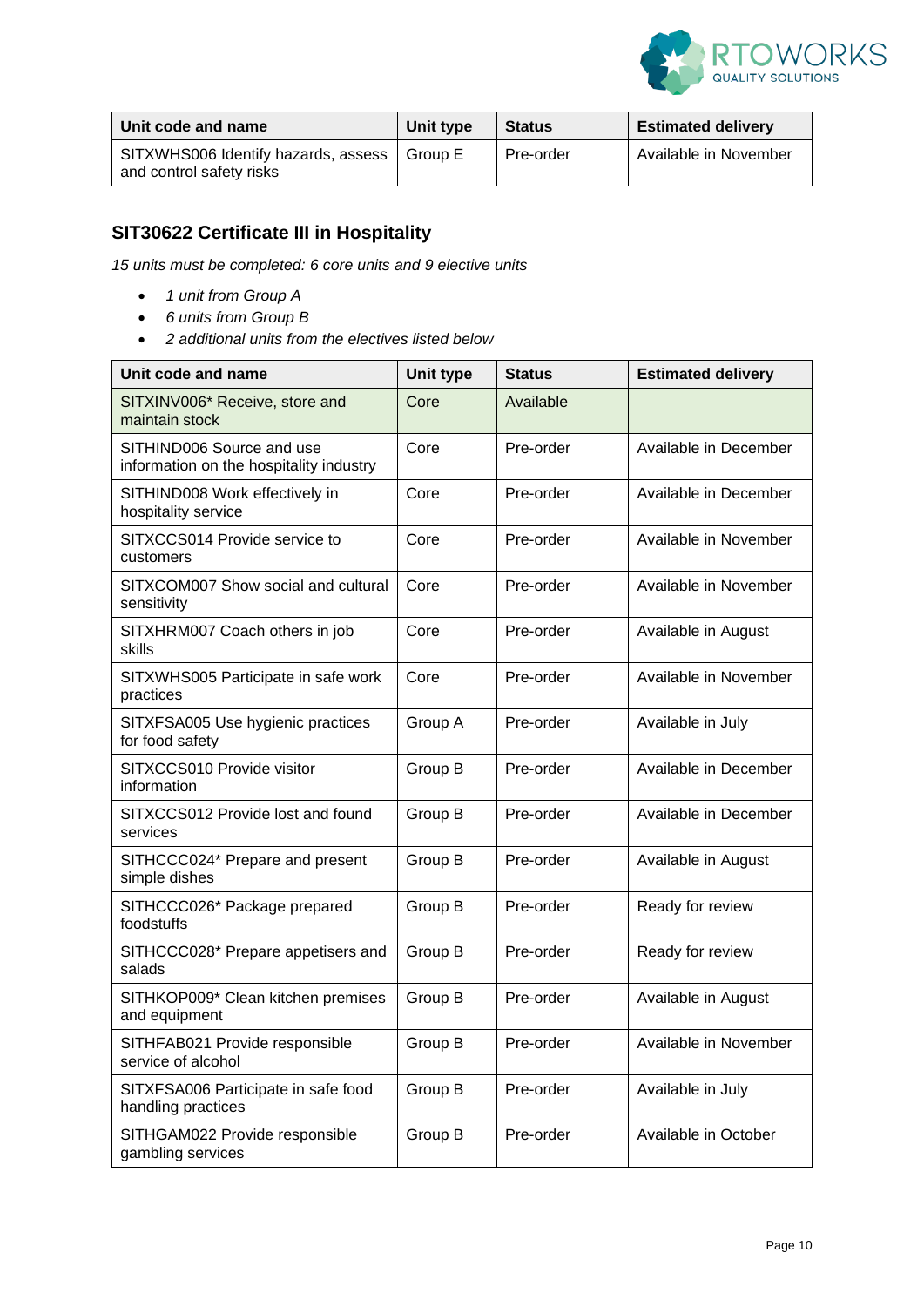

| Unit code and name                                              | Unit type | <b>Status</b> | <b>Estimated delivery</b> |
|-----------------------------------------------------------------|-----------|---------------|---------------------------|
| <b>BSBCMM211 Apply communication</b><br>skills                  | Group C   | Available     |                           |
| <b>BSBTEC201 Use business software</b><br>applications          | Group C   | Available     |                           |
| <b>BSBTEC301 Design and produce</b><br>business documents       | Group C   | Available     |                           |
| <b>BSBTEC302 Design and produce</b><br>spreadsheets             | Group C   | Available     |                           |
| BSBSUS211 Participate in sustainable<br>work practices          | Group C   | Available     |                           |
| <b>BSBFIN302 Maintain financial records</b>                     | Group C   | Available     |                           |
| <b>HLTAID011 Provide First Aid</b>                              | Group E   | Available     |                           |
| SITXWHS006 Identify hazards, assess<br>and control safety risks | Group E   | Pre-order     | Available in November     |

### **SIT40422 Certificate IV in Hospitality**

*21 units must be completed: 9 core units and 12 elective units*

- *1 unit from Group A*
- *8 units from Group B*
- *3 additional units from the electives listed below*

| Unit code and name                                                   | Unit type | <b>Status</b> | <b>Estimated delivery</b> |
|----------------------------------------------------------------------|-----------|---------------|---------------------------|
| SITHIND008 Work effectively in<br>hospitality service                | Core      | Pre-order     | Available in December     |
| SITXCCS015 Enhance customer<br>service experiences                   | Core      | Pre-order     | Available in September    |
| SITXCOM010 Manage conflict                                           | Core      | Pre-order     | Available in September    |
| SITXFIN009 Manage finances within a<br>budget                        | Core      | Pre-order     | Available in September    |
| SITXHRM007 Coach others in job<br>skills                             | Core      | Pre-order     | Available in August       |
| SITXHRM008 Roster staff                                              | Core      | Pre-order     | Available in October      |
| SITXHRM009 Lead and manage<br>people                                 | Core      | Pre-order     | Available in October      |
| SITXMGT004 Monitor work operations                                   | Core      | Pre-order     | Available in July         |
| SITXWHS007 Implement and monitor<br>work health and safety practices | Core      | Pre-order     | Available in October      |
| SITXFSA005 Use hygienic practices<br>for food safety                 | Group A   | Pre-order     | Available in July         |
| SITXCCS010 Provide visitor<br>information                            | Group B   | Pre-order     | Available in December     |
| SITXCCS012 Provide lost and found<br>services                        | Group B   | Pre-order     | Available in December     |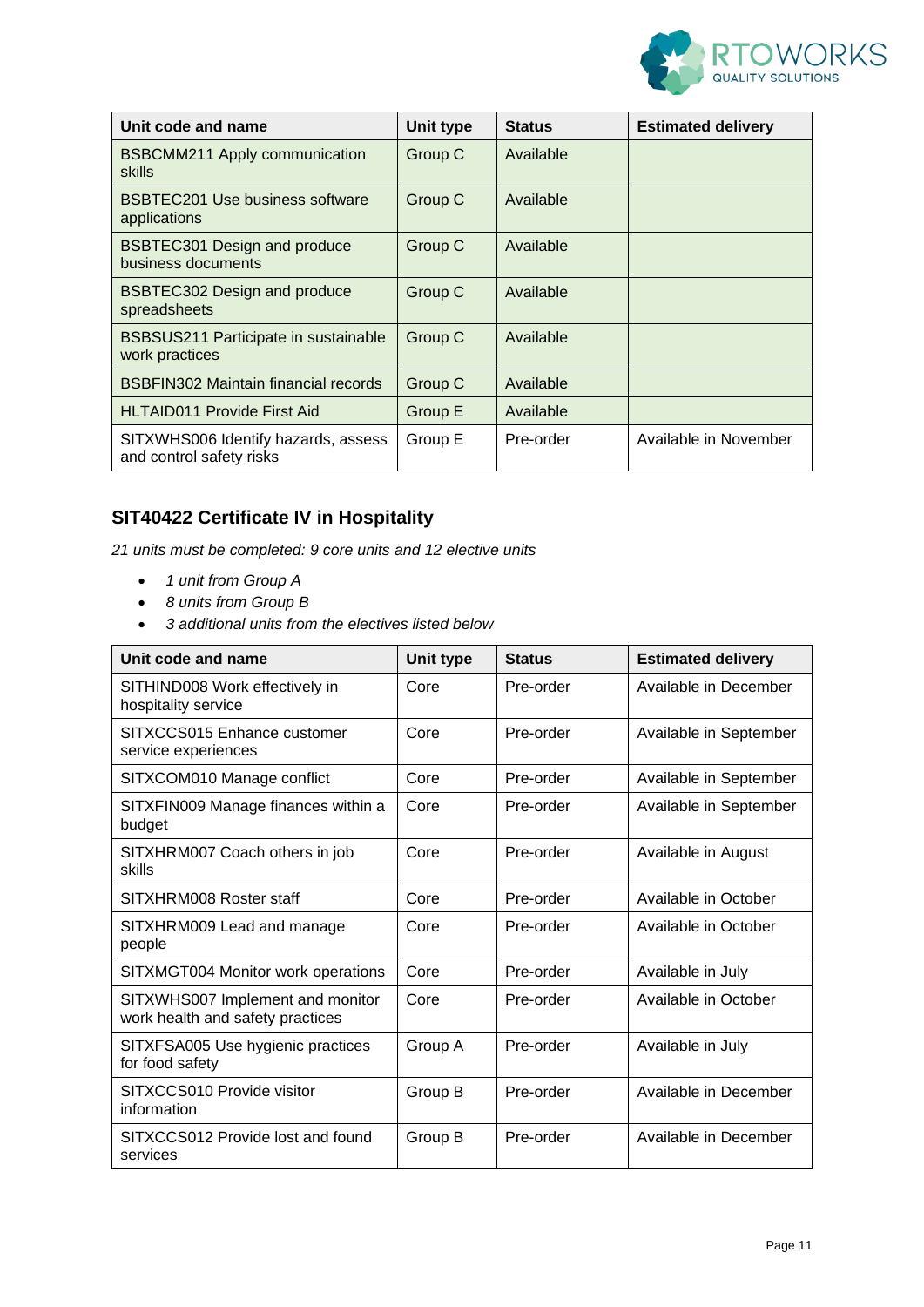

| Unit code and name                                                               | <b>Unit type</b> | <b>Status</b> | <b>Estimated delivery</b> |
|----------------------------------------------------------------------------------|------------------|---------------|---------------------------|
| SITHFAB021 Provide responsible<br>service of alcohol                             | Group B          | Pre-order     | Available in November     |
| SITXFSA006 Participate in safe food<br>handling practices                        | Group B          | Pre-order     | Available in July         |
| SITHGAM022 Provide responsible<br>gambling services                              | Group B          | Pre-order     | Available in October      |
| SITHIND006 Source and use<br>information on the hospitality industry             | Group B          | Pre-order     | Available in December     |
| BSBTWK501 Lead diversity and<br>inclusion                                        | Group B          | Available     |                           |
| <b>BSBTEC301 Design and produce</b><br>business documents                        | Group B          | Available     |                           |
| <b>BSBTEC302 Design and produce</b><br>spreadsheets                              | Group B          | Available     |                           |
| <b>BSBTEC402 Design and produce</b><br>complex spreadsheets                      | Group B          | Available     |                           |
| BSBSUS411 Implement and monitor<br>environmentally sustainable work<br>practices | Group B          | Available     |                           |
| <b>BSBFIN302 Maintain financial records</b>                                      | Group B          | Available     |                           |
| <b>BSBFIN401 Report on financial activity</b>                                    | Group B          | Available     |                           |
| <b>HLTAID011 Provide First Aid</b>                                               | Group B          | Available     |                           |
| SITXINV006* Receive, store and<br>maintain stock                                 | Group B          | Available     |                           |
| SITXINV008 Control stock                                                         | Group B          | Pre-order     | Available in September    |
| SITXMPR009 Coordinate production<br>of brochures and marketing materials         | Group B          | Pre-order     | <b>Early 2023</b>         |
| SITXMPR012 Coordinate marketing<br>activities                                    | Group B          | Pre-order     | <b>Early 2023</b>         |
| SITXWHS006 Identify hazards, assess<br>and control safety risks                  | Group B          | Pre-order     | Available in November     |
| SITXFIN008 Interpret financial<br>information                                    | Group C          | Pre-order     | Available in December     |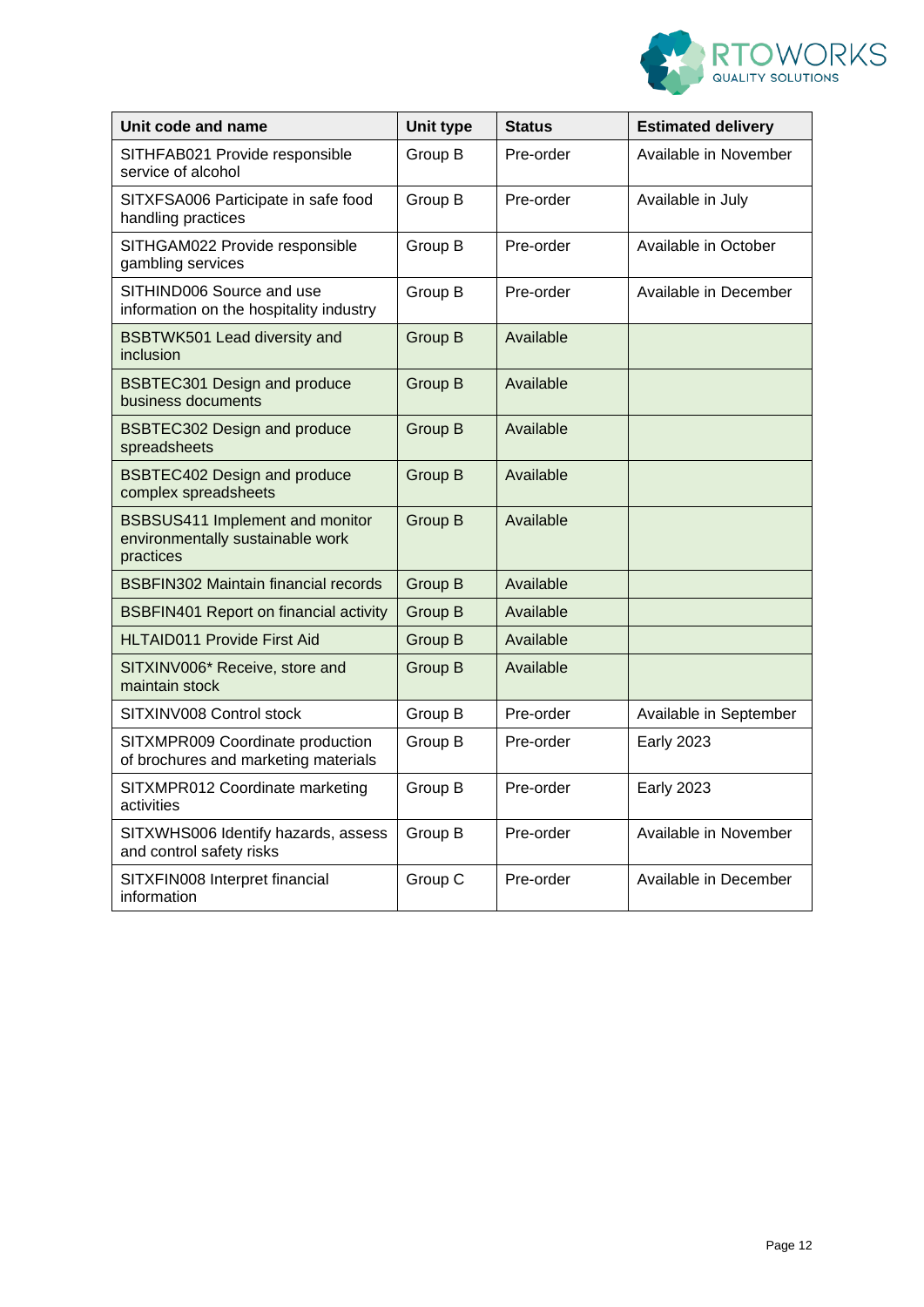

### **SIT50422 Diploma of Hospitality Management**

*28 units must be completed: 11 core units and 17 elective units*

- *1 unit from Group A*
- *1 unit from Group B*
- *11 units from Group C*
- *4 additional units from Group C, Group D or elsewhere in the SIT package or other current package.*

| Unit code and name                                                   | <b>Unit type</b> | <b>Status</b> | <b>Estimated delivery</b> |
|----------------------------------------------------------------------|------------------|---------------|---------------------------|
| SITXCCS015 Enhance customer<br>service experiences                   | Core             | Pre-order     | Available in September    |
| SITXCCS016 Develop and manage<br>quality customer service practices  | Core             | Pre-order     | Available in September    |
| SITXCOM010 Manage conflict                                           | Core             | Pre-order     | Available in September    |
| SITXFIN009 Manage finances within a<br>budget                        | Core             | Pre-order     | Available in September    |
| SITXFIN010 Prepare and monitor<br>budgets                            | Core             | Pre-order     | Available in September    |
| SITXGLC002 Identify and manage<br>legal risks and comply with law    | Core             | Pre-order     | Available in October      |
| SITXHRM008 Roster staff                                              | Core             | Pre-order     | Available in October      |
| SITXHRM009 Lead and manage<br>people                                 | Core             | Pre-order     | Available in October      |
| SITXMGT004 Monitor work operations                                   | Core             | Pre-order     | Available in July         |
| SITXMGT005 Establish and conduct<br>business relationships           | Core             | Pre-order     | Available in October      |
| SITXWHS007 Implement and monitor<br>work health and safety practices | Core             | Pre-order     | Available in October      |
| SITHCCC031* Prepare vegetarian and<br>vegan dishes                   | Group A          | Available     |                           |
| SITXFSA005 Use hygienic practices<br>for food safety                 | Group A          | Pre-order     | Available in July         |
| SITHCCC043 Work effectively as a<br>cook                             | Group B          | Pre-order     | Available in July         |
| SITHIND008 Work effectively in<br>hospitality service                | Group B          | Pre-order     | Available in December     |
| SITHKOP013 Plan cooking operations                                   | Group B          | Pre-order     | Available in July         |
| <b>BSBFIN302 Maintain financial records</b>                          | Group C          | Available     |                           |
| SITHCCC023 Use food preparation<br>equipment                         | Group C          | Pre-order     | Available in July         |
| SITHCCC026 Package prepared<br>foodstuffs                            | Group C          | Pre-order     | Available in July         |
| SITHCCC027 Prepare dishes using<br>basic methods of cookery          | Group C          | Pre-order     | Available in July         |
| SITHCCC028 Prepare appetisers and<br>salads                          | Group C          | Pre-order     | Available in July         |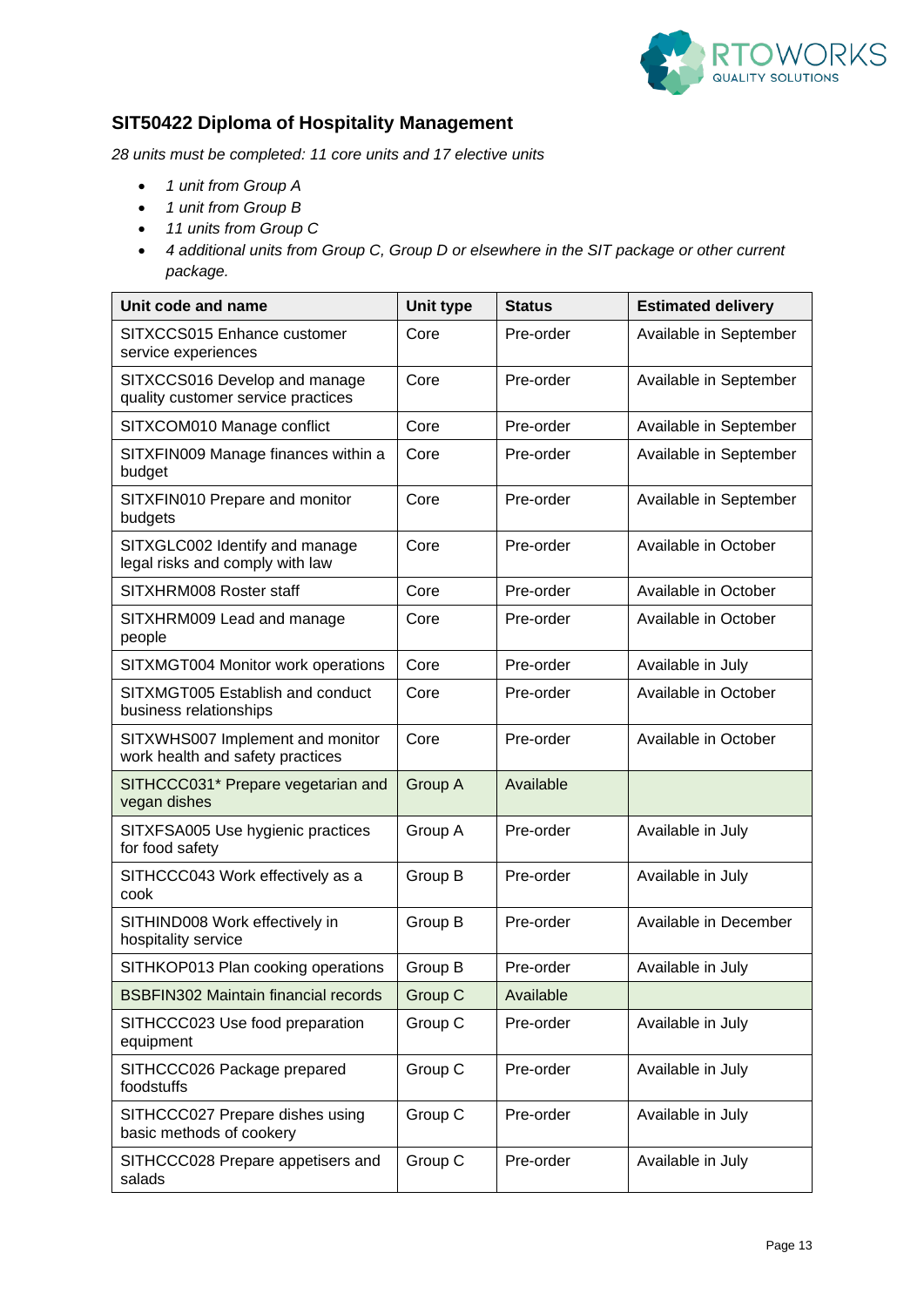

| Unit code and name                                                   | <b>Unit type</b> | <b>Status</b> | <b>Estimated delivery</b> |
|----------------------------------------------------------------------|------------------|---------------|---------------------------|
| SITHCCC029 Prepare stocks, sauces<br>and soups                       | Group C          | Pre-order     | Available in July         |
| SITHCCC030 Prepare vegetable, fruit,<br>eggs and farinaceous dishes  | Group C          | Pre-order     | Available in July         |
| SITHCCC035 Prepare poultry dishes                                    | Group C          | Pre-order     | Available in July         |
| SITHCCC036 Prepare meat dishes                                       | Group C          | Pre-order     | Available in July         |
| SITHCCC037 Prepare seafood dishes                                    | Group C          | Pre-order     | Available in July         |
| SITHCCC038 Produce and serve food<br>for buffets                     | Group C          | Pre-order     | Available in July         |
| SITHCCC040 Prepare and serve<br>cheese                               | Group C          | Pre-order     | Available in July         |
| SITHCCC041 Produce cakes, pastries<br>and breads                     | Group C          | Pre-order     | Available in July         |
| SITHCCC042 Prepare food to meet<br>special dietary requirements      | Group C          | Pre-order     | Available in July         |
| SITXFSA006 Participate in safe food<br>handling practices            | Group C          | Pre-order     | Available in July         |
| SITXFSA008* Develop and implement<br>a food safety program           | Group C          | Pre-order     | Available in July         |
| SITHGAM022 Provide responsible<br>gambling services                  | Group C          | Pre-order     | Available in October      |
| SITXINV006* Receive, store and<br>maintain stock                     | Group C          | Available     |                           |
| SITXINV008 Control stock                                             | Group C          | Pre-order     | Available in September    |
| SITHKOP012* Develop recipes for<br>special dietary requirements      | Group C          | Pre-order     | Available in July         |
| SITHKOP015 Design and cost menus                                     | Group C          | Pre-order     | Available in July         |
| SITHPAT016* Produce desserts                                         | Group C          | Pre-order     | Available in August       |
| SITHIND006 Source and use<br>information on the hospitality industry | Group C          | Pre-order     | Available in December     |
| SITXCCS010 Provide visitor<br>information                            | Group C          | Pre-order     | Available in December     |
| SITXCCS012 Provide lost and found<br>services                        | Group C          | Pre-order     | Available in December     |
| SITXFIN008 Interpret financial<br>information                        | Group C          | Pre-order     | Available in November     |
| SITXHRM011 Manage volunteers                                         | Group C          | Pre-order     | <b>Early 2023</b>         |
| SITXHRM010 Recruit, select and<br>induct staff                       | Group D          | Pre-order     | Available in November     |
| SITXWHS006 Identify hazards, assess<br>and control safety risks      | Group D          | Pre-order     | Available in November     |
| <b>BSBOPS502 Manage business</b><br>operational plans                | Group D          | Available     |                           |
| <b>BSBOPS504 Manage business risk</b>                                | Group D          | Available     |                           |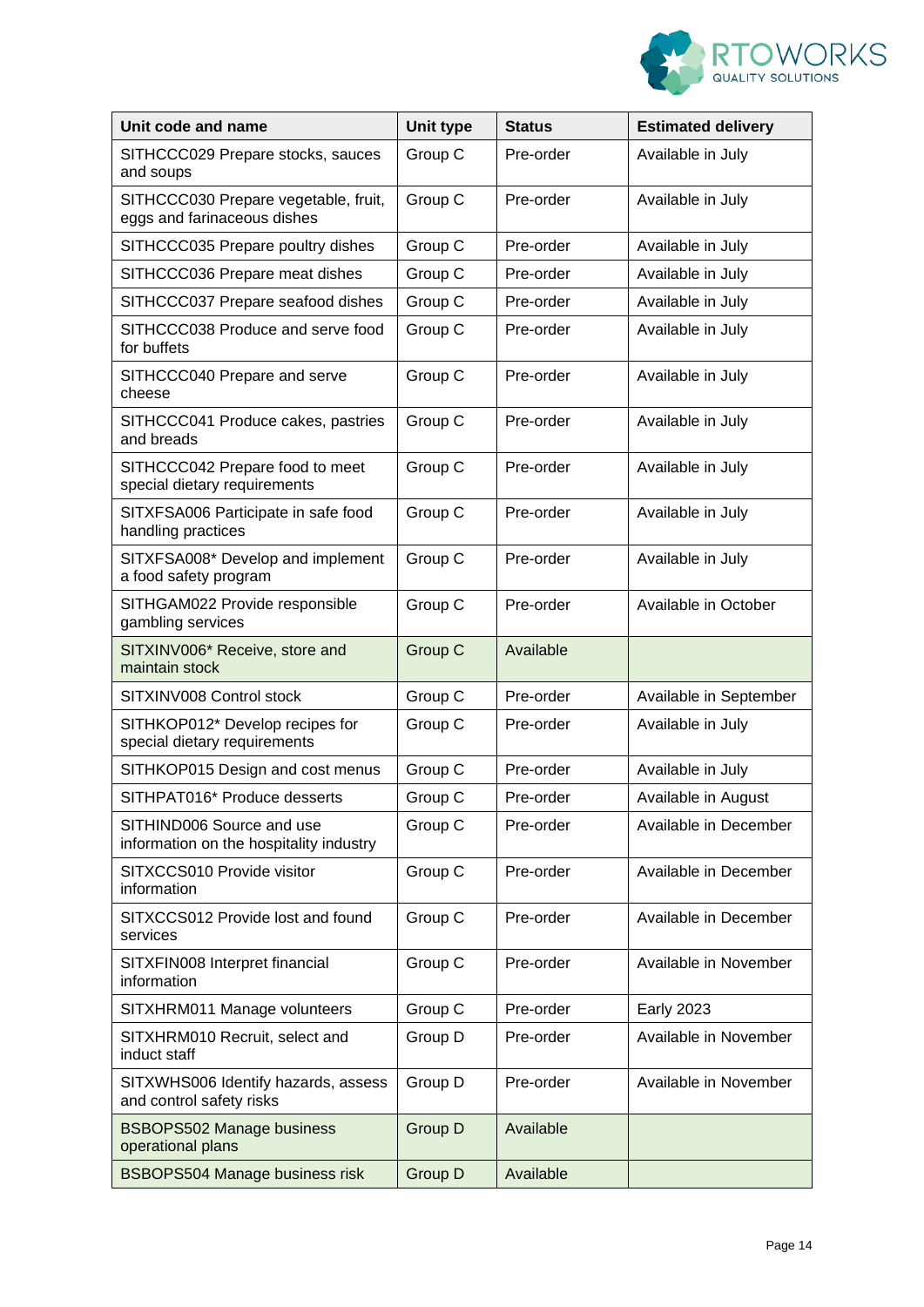

| Unit code and name                                                                  | Unit type | <b>Status</b> | <b>Estimated delivery</b> |
|-------------------------------------------------------------------------------------|-----------|---------------|---------------------------|
| <b>BSBMKG431 Assess marketing</b><br>opportunities                                  | Group D   | Available     |                           |
| SITXMPR009 Coordinate production<br>of brochures and marketing materials            | Group D   | Pre-order     | <b>Early 2023</b>         |
| SITXMPR012 Coordinate marketing<br>activities                                       | Group D   | Pre-order     | <b>Early 2023</b>         |
| BSBTWK501 Lead diversity and<br>inclusion                                           | Group D   | Available     |                           |
| <b>BSBTWK503 Manage meetings</b>                                                    | Group D   | Available     |                           |
| <b>BSBCMM411 Make presentations</b>                                                 | Group D   | Available     |                           |
| <b>BSBTEC301 Design and produce</b><br>business documents                           | Group D   | Available     |                           |
| <b>BSBTEC302 Design and produce</b><br>spreadsheets                                 | Group D   | Available     |                           |
| <b>BSBTEC402 Design and produce</b><br>complex spreadsheets                         | Group D   | Available     |                           |
| <b>BSBSUS511 Develop workplace</b><br>policies and procedures for<br>sustainability | Group D   | Available     |                           |
| <b>BSBFIN401 Report on financial activity</b>                                       | Group D   | Available     |                           |
| <b>HLTAID011 Provide first aid</b>                                                  | Group D   | Available     |                           |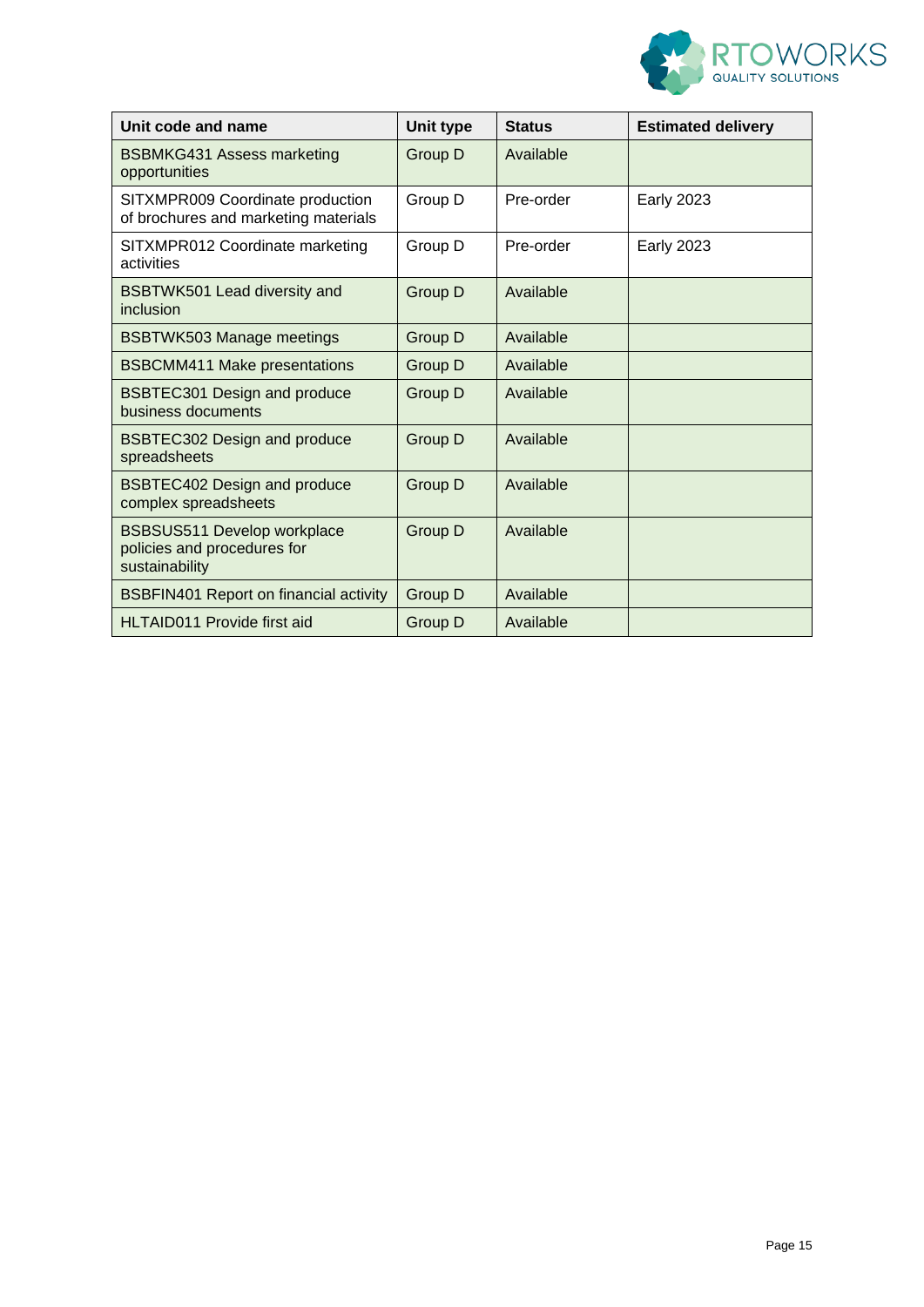

### **SIT60322 Advanced Diploma of Hospitality Management**

*33 units must be completed: 14 core units and 19 elective units*

- *1 unit from Group A*
- *1 unit from Group B*
- *11 units from Group C*
- *6 units from Group C, Group D or elsewhere in the SIT package or other current package*

| Unit code and name                                                   | <b>Unit type</b> | <b>Status</b> | <b>Estimated delivery</b> |
|----------------------------------------------------------------------|------------------|---------------|---------------------------|
| <b>BSBFIN601 Manage organisational</b><br>finances                   | Core             | Available     |                           |
| <b>BSBOPS601 Develop and implement</b><br>business plans             | Core             | Available     |                           |
| SITXINV006* Receive, store and<br>maintain stock                     | Core             | Available     |                           |
| SITXINV008 Control stock                                             | Core             | Pre-order     | Available in September    |
| SITXCCS016 Develop and manage<br>quality customer service practices  | Core             | Pre-order     | Available in September    |
| SITXFIN009 Manage finances within a<br>budget                        | Core             | Pre-order     | Available in September    |
| SITXFIN010 Prepare and monitor<br>budgets                            | Core             | Pre-order     | Available in September    |
| SITXFIN011 Manage physical assets                                    | Core             | Pre-order     | Available in September    |
| SITXGLC002 Identify and manage<br>legal risks and comply with law    | Core             | Pre-order     | Available in October      |
| SITXHRM009 Lead and manage<br>people                                 | Core             | Pre-order     | Available in October      |
| SITXHRM010 Recruit, select and<br>induct staff                       | Core             | Pre-order     | Available in November     |
| SITXHRM012 Monitor staff<br>performance                              | Core             | Pre-order     | Available in September    |
| SITXMGT004 Monitor work operations                                   | Core             | Pre-order     | Available in July         |
| SITXMGT005 Establish and conduct<br>business relationships           | Core             | Pre-order     | Available in October      |
| SITXMPR014 Develop and implement<br>marketing strategies             | Core             | Pre-order     | Available in October      |
| SITXWHS008 Establish and maintain<br>a work health and safety system | Core             | Pre-order     | Available in October      |
| SITHCCC031* Prepare vegetarian and<br>vegan dishes                   | Group A          | Available     |                           |
| SITXFSA005 Use hygienic practices<br>for food safety                 | Group A          | Pre-order     | Available in July         |
| SITHCCC043 Work effectively as a<br>cook                             | Group B          | Pre-order     | Available in July         |
| SITHIND008 Work effectively in<br>hospitality service                | Group B          | Pre-order     | Available in December     |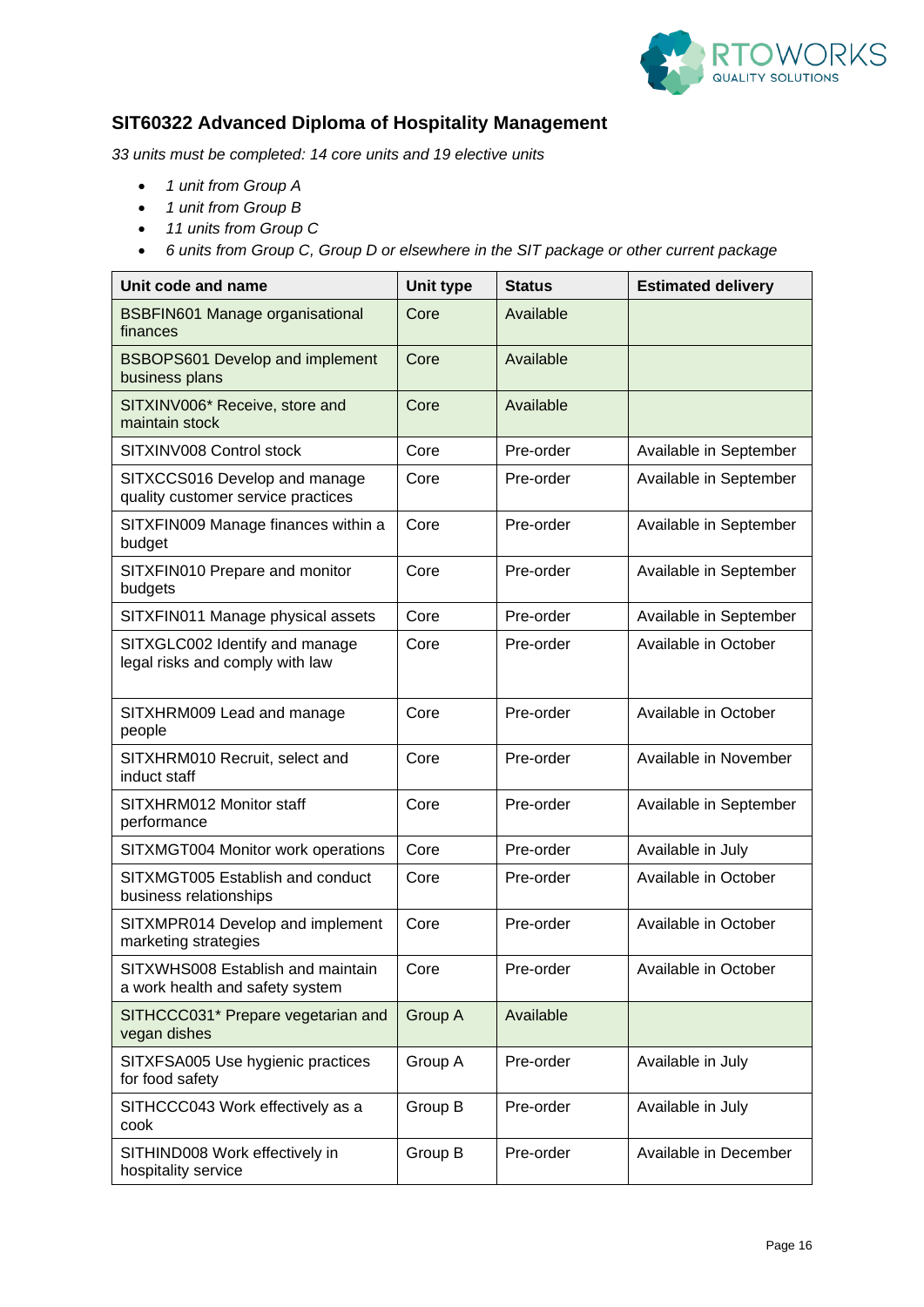

| Unit code and name                                                  | <b>Unit type</b> | <b>Status</b> | <b>Estimated delivery</b> |
|---------------------------------------------------------------------|------------------|---------------|---------------------------|
| SITHKOP013* Plan cooking<br>operations                              | Group B          | Pre-order     | Available in July         |
| SITXCCS010 Provide visitor<br>information                           | Group C          | Pre-order     | Available in December     |
| SITXCCS012 Provide lost and found<br>services                       | Group C          | Pre-order     | Available in December     |
| SITHCCC023 Use food preparation<br>equipment                        | Group C          | Pre-order     | Ready for review          |
| SITHCCC026 Package prepared<br>foodstuffs                           | Group C          | Pre-order     | Ready for review          |
| SITHCCC027 Prepare dishes using<br>basic methods of cookery         | Group C          | Pre-order     | Ready for review          |
| SITHCCC028 Prepare appetisers and<br>salads                         | Group C          | Pre-order     | Ready for review          |
| SITHCCC029 Prepare stocks, sauces<br>and soups                      | Group C          | Pre-order     | Ready for review          |
| SITHCCC030 Prepare vegetable, fruit,<br>eggs and farinaceous dishes | Group C          | Pre-order     | Available in June         |
| SITHCCC035 Prepare poultry dishes                                   | Group C          | Pre-order     | Available in June         |
| SITHCCC036 Prepare meat dishes                                      | Group C          | Pre-order     | Available in June         |
| SITHCCC037 Prepare seafood dishes                                   | Group C          | Pre-order     | Available in June         |
| SITHCCC038 Produce and serve food<br>for buffets                    | Group C          | Pre-order     | Ready for review          |
| SITHCCC040 Prepare and serve<br>cheese                              | Group C          | Pre-order     | Ready for review          |
| SITHCCC041 Produce cakes, pastries<br>and breads                    | Group C          | Pre-order     | Available in June         |
| SITHCCC042 Prepare food to meet<br>special dietary requirements     | Group C          | Pre-order     | Available in June         |
| SITHCCC043 Work effectively as a<br>cook                            | Group C          | Pre-order     | Available in July         |
| SITHFAB021 Provide responsible<br>service of alcohol                | Group C          | Pre-order     | Available in November     |
| SITXFSA006 Participate in safe food<br>handling practices           | Group C          | Pre-order     | Available in July         |
| SITXFSA008* Develop and implement<br>a food safety program          | Group C          | Pre-order     | Ready for review          |
| SITHGAM022 Provide responsible<br>gambling services                 | Group C          | Pre-order     | Available in October      |
| SITHKOP012* Develop recipes for<br>special dietary requirements     | Group C          | Pre-order     | Available in July         |
| SITHKOP015 Design and cost menus                                    | Group C          | Pre-order     | Ready for review          |
| SITHPAT016* Produce desserts                                        | Group C          | Pre-order     | Available in August       |